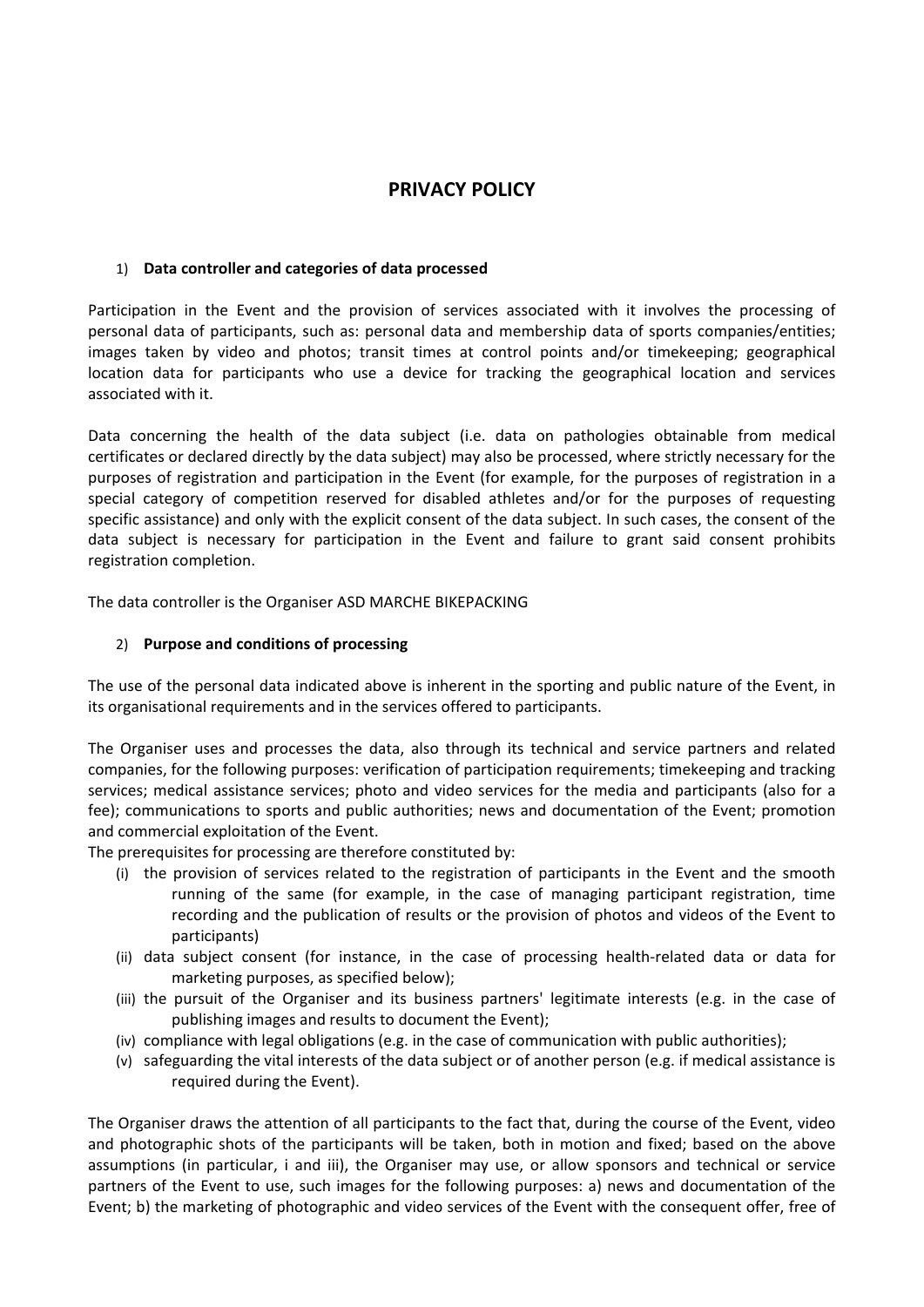charge or for a fee, of the photos and videos, for private use only, to all participants and any subjects authorised by the them. Authorisation to take a picture in the context of the Event is a necessary requirement for participating in the Event, as long as the manner of carrying out the latter, as described in the Regulations, provides for the taking of video-photographic shots of the Event for documentation purposes with the consequent offer to all participants of services to purchase Event photos and videos; therefore, where there is no authorisation to use such images for the above purposes, as required in the Release, it is impossible to register for the Event.

### 3) **Scope of data circulation and dissemination**

The Organiser informs the participant that the Event is also organised and managed through the services of technical and commercial partners, as well as with the support of sponsors. The services provided by such partners may include: registration services, *tracking* services, timekeeping services, photo and video shooting services and any other such services. Some of these services may require or necessitate registration of the data subject on the partner's platform, or in any case processing carried out by the partner as an independent data controller; in such cases, the data subject is invited to carefully read the privacy policy provided by the partner. The data subject can be made aware at any time of the list of partners and sponsors, by writing a request to the Organiser.

In the case of participants with their own ENDU profile (i.e. natural persons registered with ENDU, a platform managed by Engagigo Srl) who, in order to integrate their profile, have requested Engagigo to acquire from the organisers operating through ENDU the data processed by them (in particular, data relating to event registrations, as well as copies of documents regarding fitness certificates for sport and membership), the Organiser will automatically communicate such data to Engagigo. The data subject may view Engagigo's privacy policy on the latter's website (endu.net) and directly exercise any rights with regard to that company.

In consideration of the public nature and purpose of the Event, participants also acknowledge and accept that data relating to their image, times and results or their position in real time, where appropriate *tracking* services are active, may be made publicly accessible through dissemination on the websites of the Organiser, sponsors and service partners of the Event, and/or communicated to third parties for reporting purposes, documentation and promotion of the Event itself, for the provision of specific services related to the Event, such as the sale of video-photographic services, in the fulfilment of specific legal or regulatory obligations and for the safeguarding of the vital interests of participants (e.g. communication to competent authorities and rescue personnel for rescue operations and/or the provision of medical care services within the framework of the Event).

### 4) **Consent for the participant's image being used for advertising purposes**

With the specific and free consent of the data subject, the Organiser may use footage that includes the subject's image to promote the Event and other events organised by the Organiser. The data subject may revoke this consent at any time by writing to the Organiser.

#### 5) **Processing for marketing purposes**

If participants use their email address to register for the Event, the Organiser may use this address, without the prior consent of participants, to send them, also through its service partners, commercial communications relating to its products and services related to the Event, or other initiatives and events similar to the Event. The data subject may object at any time to the sending of such communications by writing to the Organiser or by following the specific instructions contained in each communication.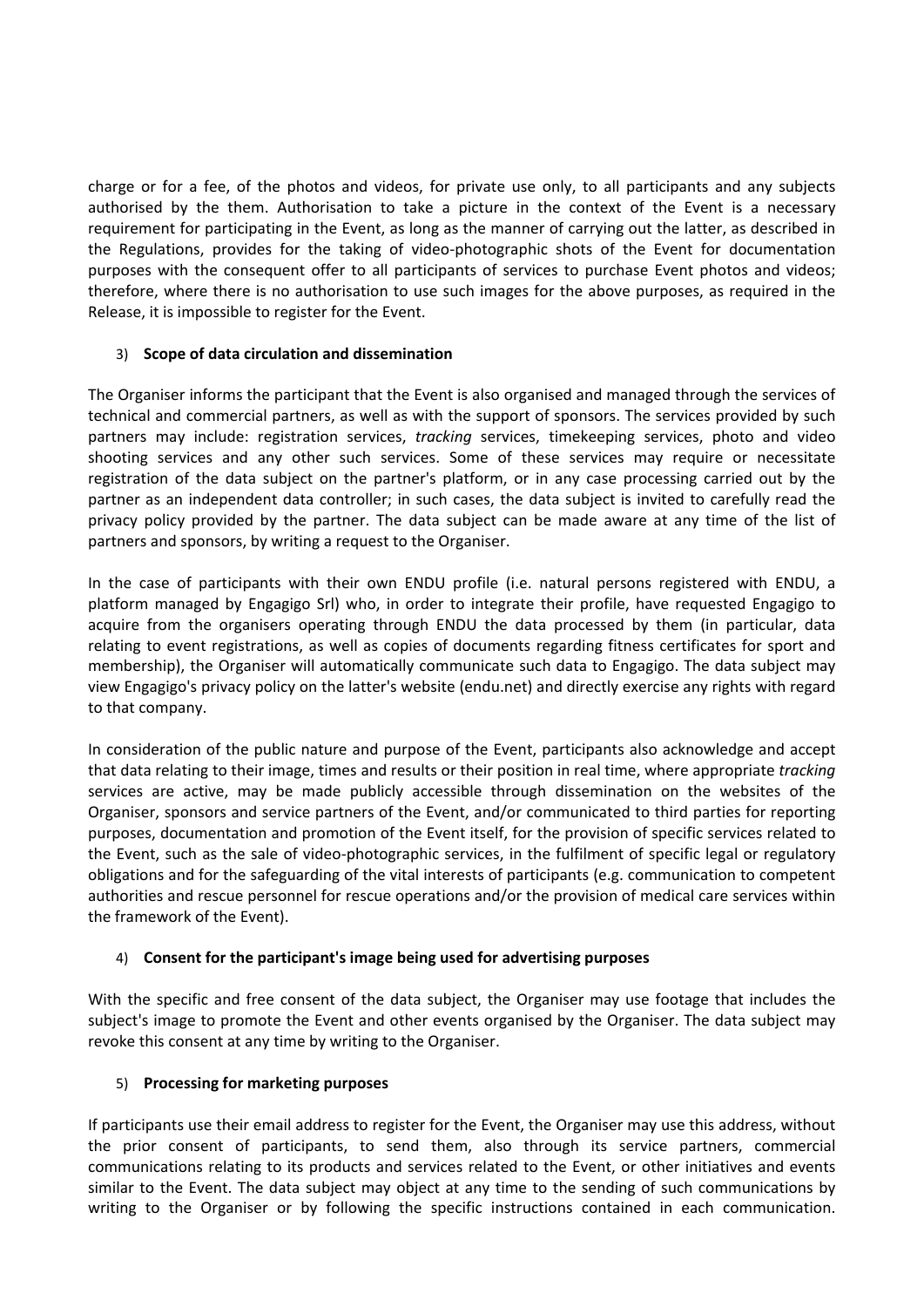Without prejudice to the above, with the specific and free consent of the data subject, revocable at any time, the Organiser may, directly or by using its service partners:

a) use the participants' contact data (email, address and telephone number) for purposes of commercial information, market research, surveys, direct offers of its own products and services and/or the products and services of their service and commercial partners, through traditional means (i.e. paper post, telephone calls through an operator, etc.) and automated communication tools (i.e. pre-registered telephone calls, email, fax, text messages, mms, apps, etc.);

b) to transfer to certain categories of third parties (in particular, Event sponsors and other companies that provide products and services related to the organisation of the Event and, more generally, to the world of sport) the participants' contact details (email, address and telephone number) for the purposes of commercial information, market research, surveys, direct offers of its products and services, carried out via traditional methods (i.e. paper post, telephone calls through the operator, etc.) and automated communication tools (i.e. pre-recorded telephone calls, emails, faxes, text messages, MMS, apps, etc.) These third parties will act from time to time as independent data controllers, with the consequent burden of providing the data subject with their own privacy policy within the terms of the law.

#### 6) **Data storage and data processing officers**

Data subjects' data will be stored in the Organiser's computer archives and protected by appropriate security measures in line with the provisions of Article 32 of EU Regulation 2016/679. The data will be kept for the time necessary in relation to the purposes for which it was collected and possibly for a further period of time if the storage of data is necessary for the protection of an Organiser or third party's right (for instance, data related to the registration to the Event will be kept for ten years, also in view of possible data subject complaints in the ordinary ten-year period of limitation; data relating to the results of the Event will be kept as long as there is a current interest in the documentation of the Event itself; contact data for sending commercial communications will be kept as long as data subjects do not exercise their right of opposition or revoke the consent previously granted; data relating to the image of the participants will be kept for as long as the Organiser can legitimately dispose of the filming of the Event).

For storage purposes and, more generally, processing, the Organiser may use third parties under its own responsibility; these subjects, if the legal requirements are met, will be appointed by the Organiser as its own data processing officers pursuant to Article 28 of EU Regulation 679/2016. In order to find out the complete list of the data processing officers appointed from time to time by the Organiser, the data subject may send a request through the contact details indicated in Article 9 below).

#### 7) **Data transfer outside the EU**

In the case of international data transfers from the European Economic Area (EEA), where the European Commission has recognised that a country outside the EEA is able to guarantee an adequate level of data protection, the data of the data subject may be transferred on that basis.

For transfers to countries outside the EEA whose level of protection has not been recognised by the European Commission, the Organiser will either rely on an exemption applicable to the specific situation, or implement one of the following measures to ensure the protection of its data:

- standard contract terms approved by the European Commission; or
- binding company rules, where applicable.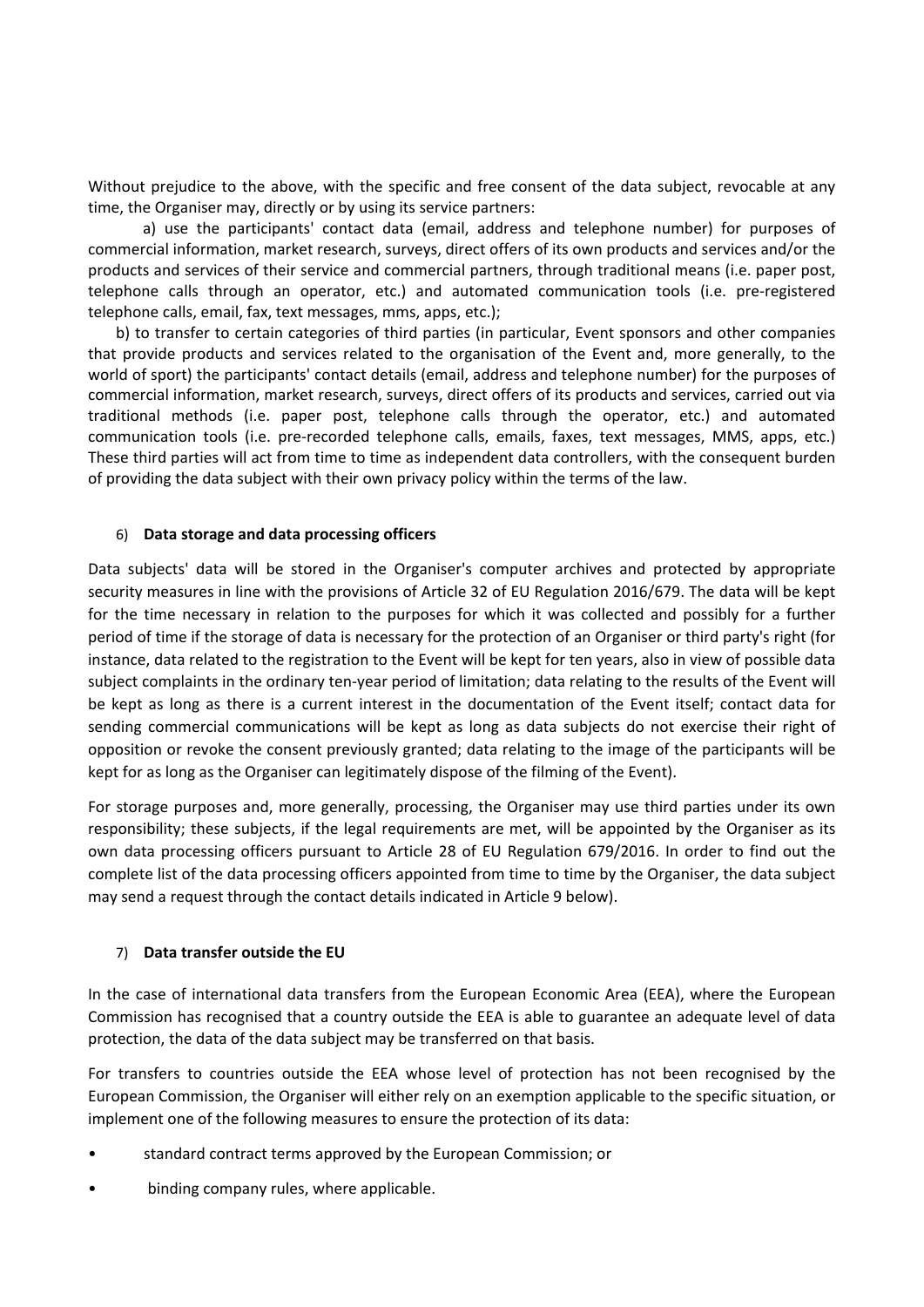To obtain a copy of these measures or details on where they are available, you can send a written request as indicated in the next Article.

### 8) **Minors**

The registration of minors in the Events is permitted only by those exercising parental or legal authority over the child or who have obtained the necessary prior authorisation from the latter.

By registering a minor, parental or legal guardians - or any other person expressly authorised for this purpose by the latter - in the name and on behalf of the minor, the photographic and video recordings of the minor within the scope of the Event must be authorised, for the purposes described in this Policy and in the Release and must give, where necessary, consent to the processing of the minor's data relating to health.

Exercisers of parental or legal responsibility over a child may exercise the rights specified in Article 9 below with regard to the child's personal data.

The Organiser does not process the data of minors for marketing purposes or for the direct offer of products and services; the Organiser may still process data of the person exercising parental or legal authority for marketing purposes, or make a direct offer of products and services under the conditions indicated in Article 5 above.

## 9) **Rights of data subjects**

At any time, participants may exercise their rights regarding the processing of personal data in accordance with Articles 15-22 of the GDPR 2016/679. These rights include:

- a. Access: data subjects may obtain information in relation to the processing of their data and a copy of such data.
- b. Rectification: where data subjects consider their data to be inaccurate or incomplete, they may request that such data be amended accordingly.
- c. Cancellation: data subjects may request cancellation of the data if they revoke their previous consent and there is no other legal basis for the processing, or in other cases provided for by law.
- d. Limitation: in cases provided for by law (e.g. if they dispute the lawfulness of the processing or the accuracy of the data), data subjects may obtain a limitation on data processing without the data being erased.
- e. Opposition: data subjects may object to the processing of data if the processing is based on a legitimate interest of the Organiser for reasons related to their particular situation, unless there are compelling reasons why the interests of the Organiser outweigh their rights (this is the case, for example, where the processing is necessary to defend a right of the Organiser in court).
- f. Revocation of consent: data subjects may revoke consent previously given for the purposes of processing.

Data subjects may, at any time, object to the processing of their data for marketing purposes and revoke the consent previously given for this purpose, also by following the procedure and instructions contained in the text of each commercial communication.